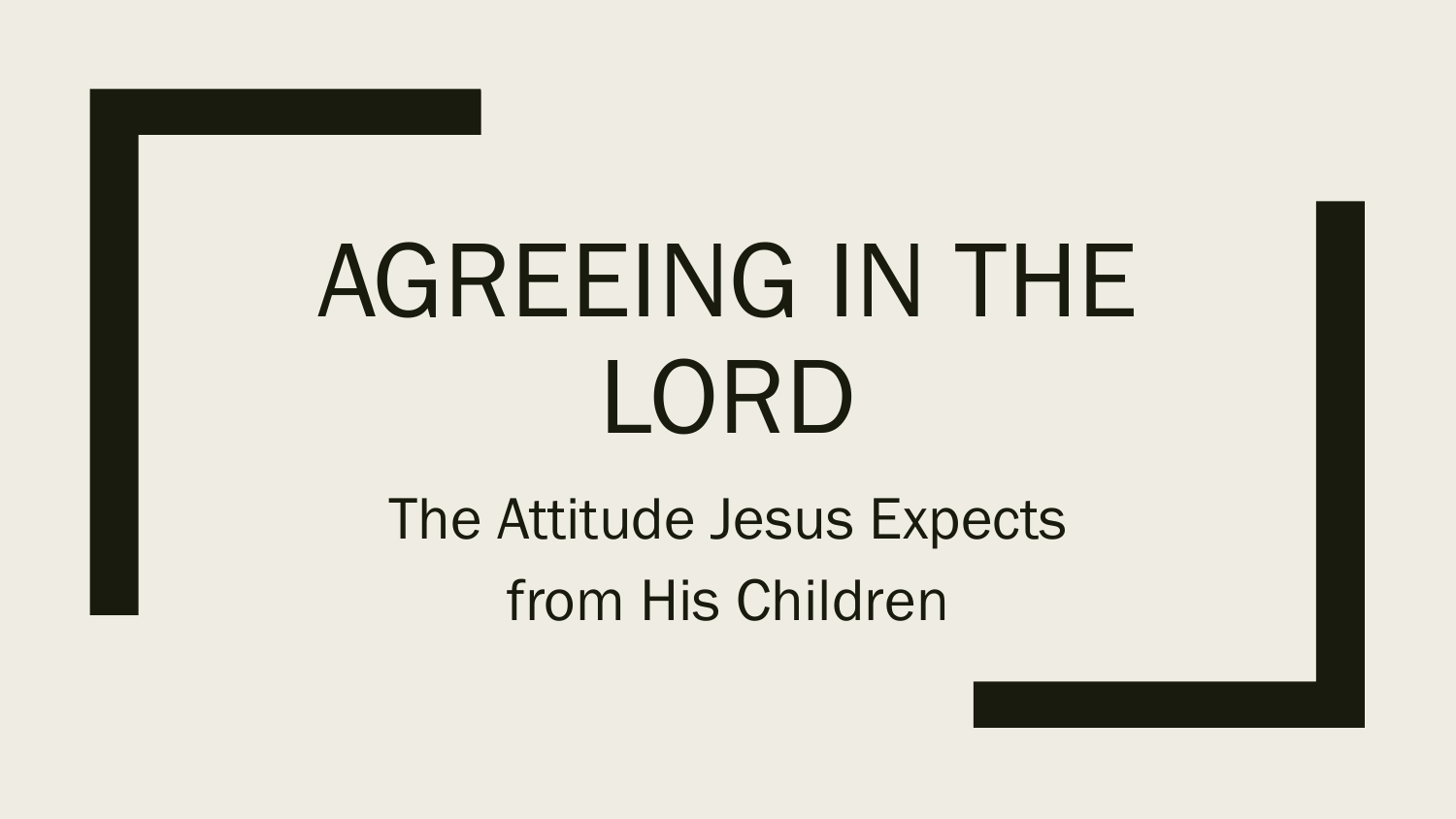#### AGREEING IN THE LORD

- Priorities for Christians in a local church (Philippians)
- How do we know being like-minded is so important? (Philippians 4:2-9)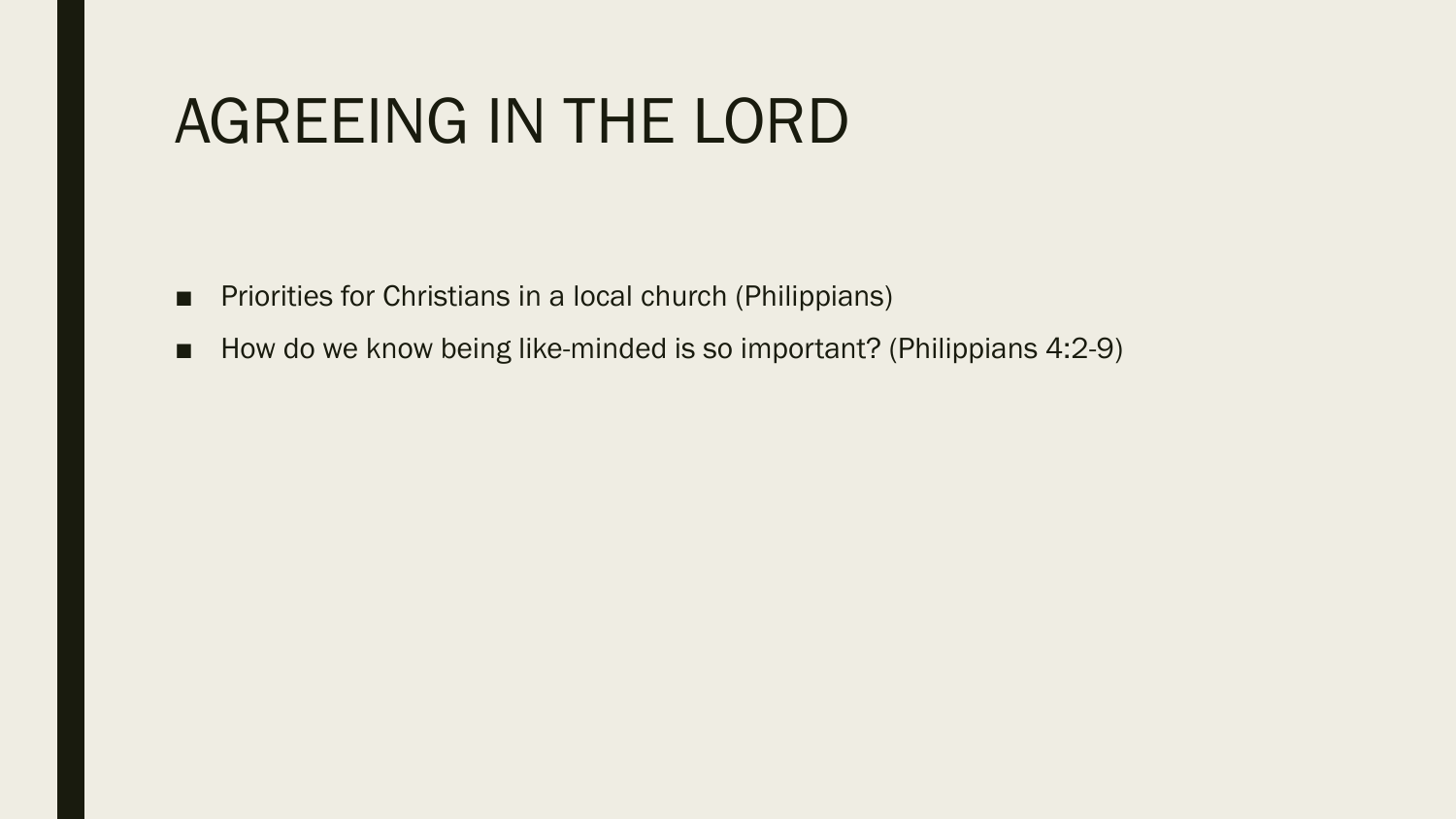#### AGREEING IN THE LORD

People cannot hear the good news of Christ because Christians are arguing too loudly.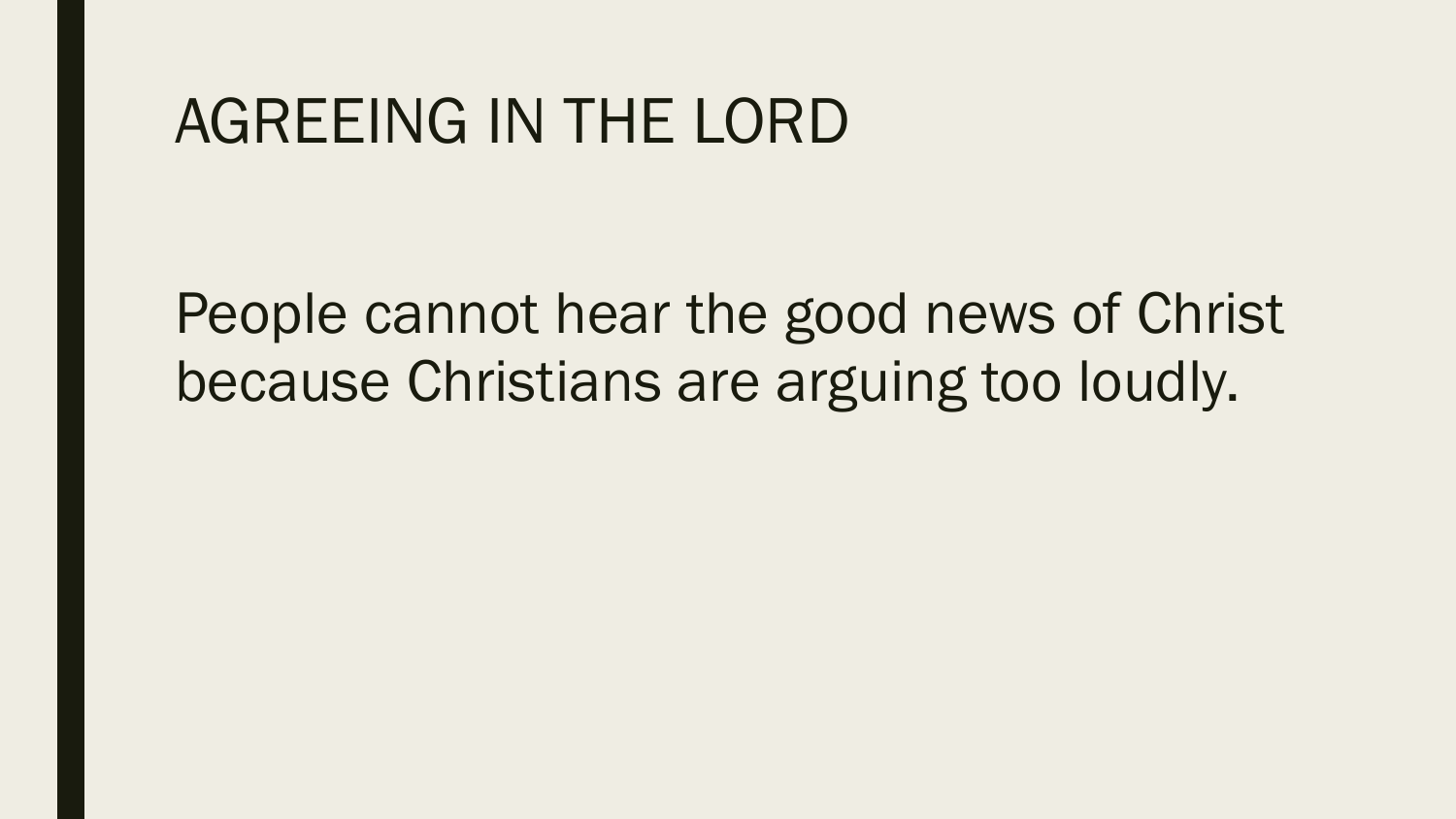■ Speak directly to those at the heart of the Problem (Philippian 4:2).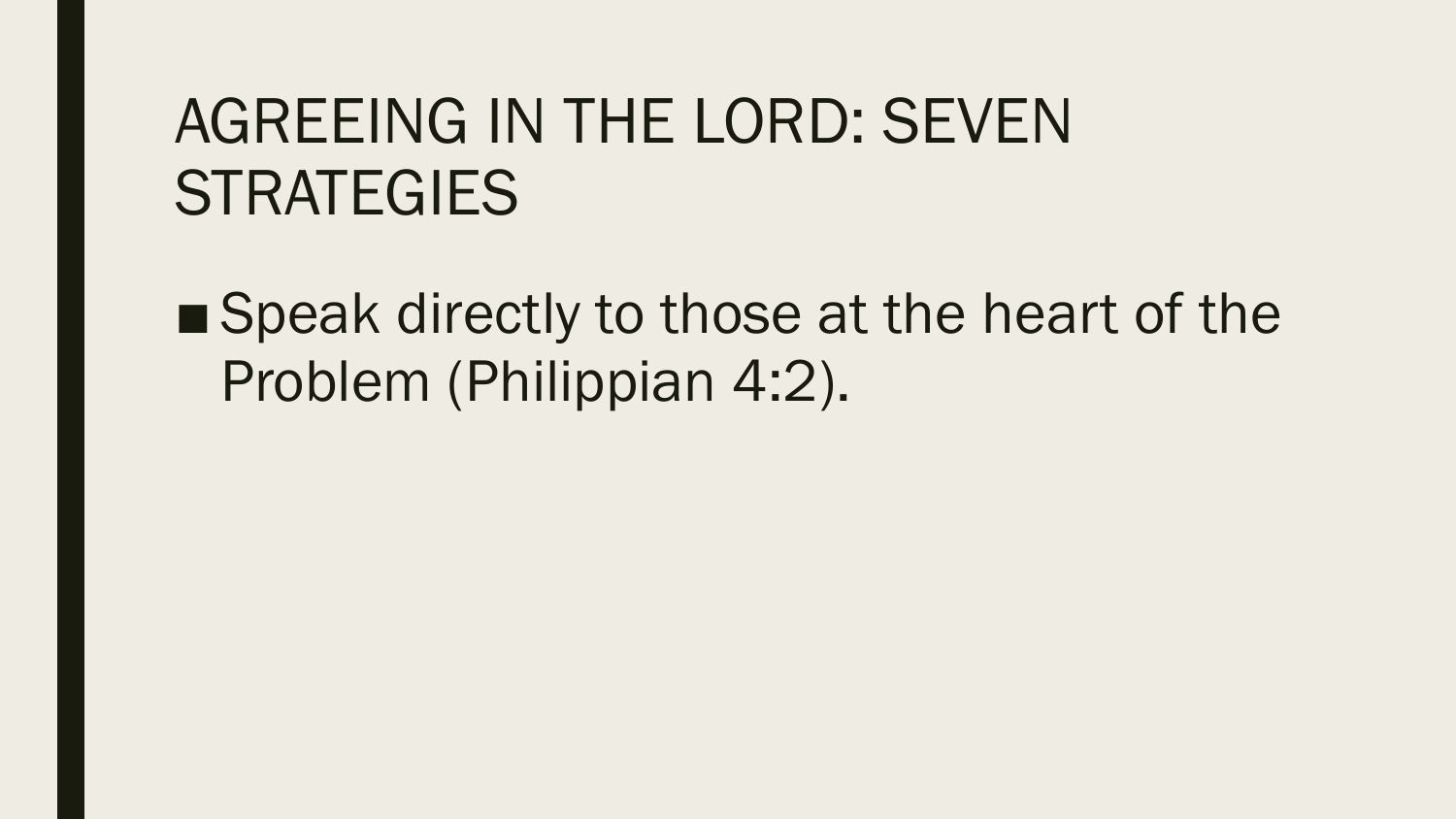■ Enlist others to help arguers reconcile (Philippians 4:3}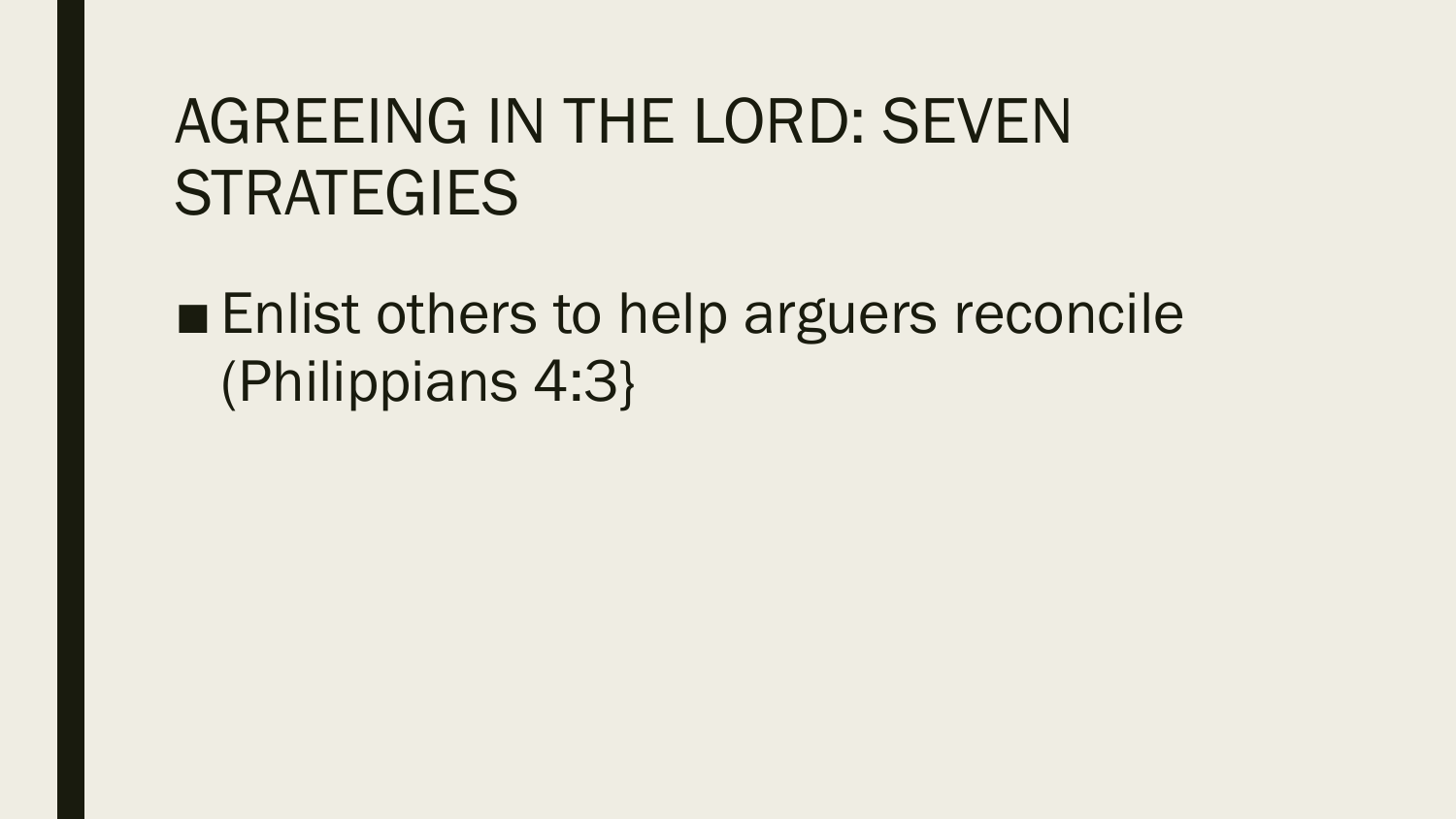■ Cultivate an atmosphere of joy (Philippians 4:4)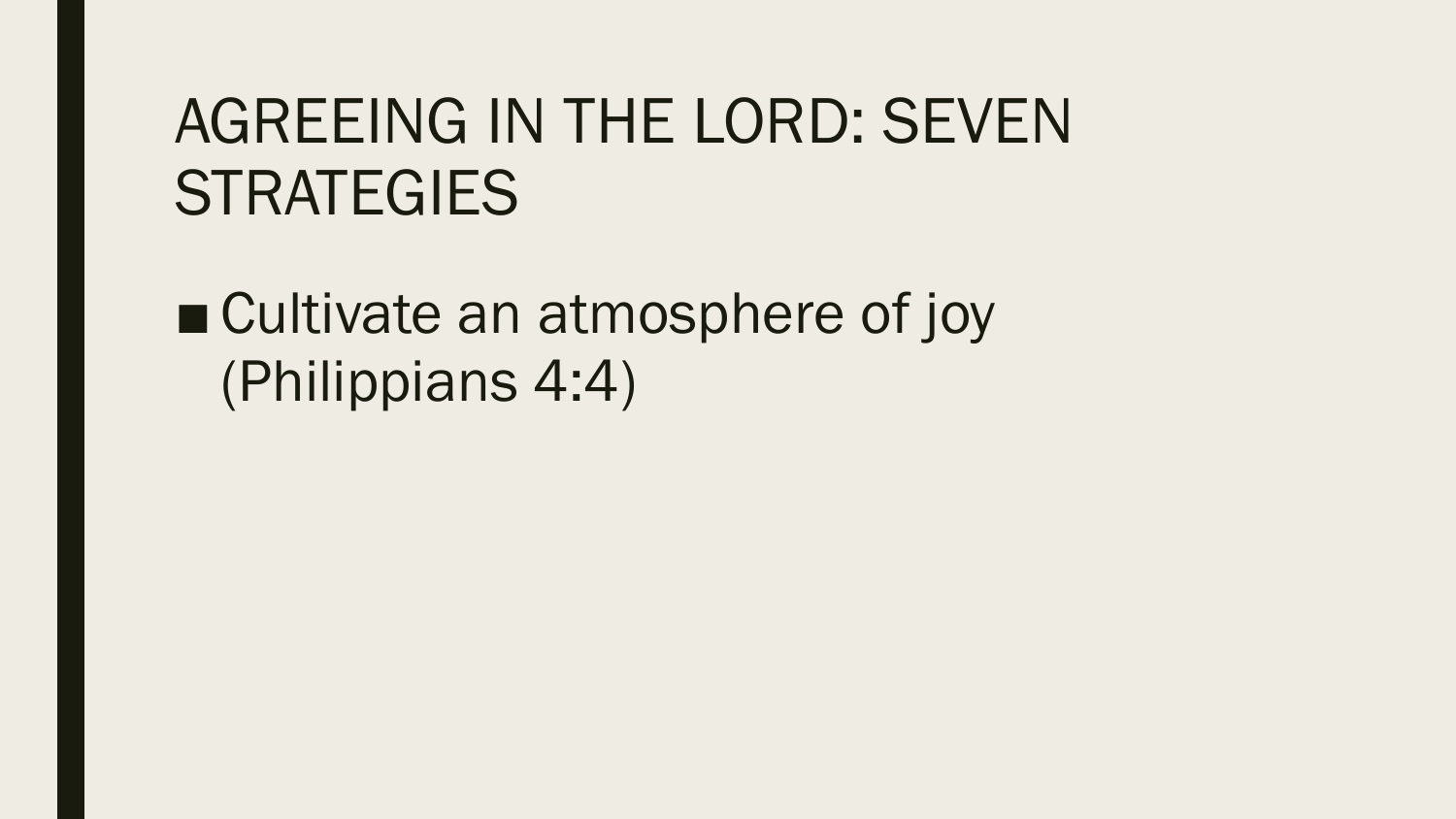■ Let your gentleness (or reasonableness) be evident to all (Philippians 4:5)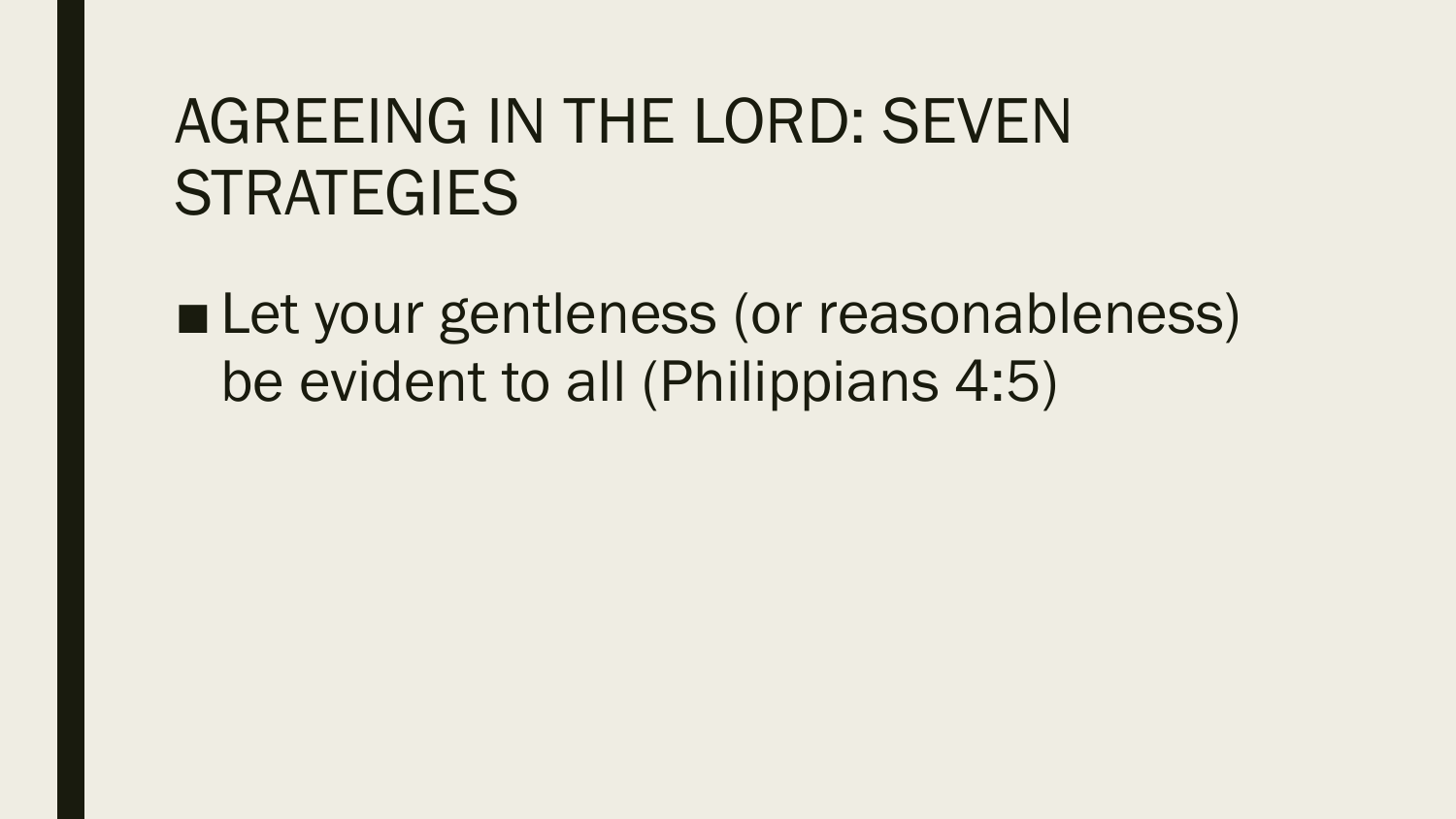■ Overcome anxiety with prayer (Philippians 4:6-7)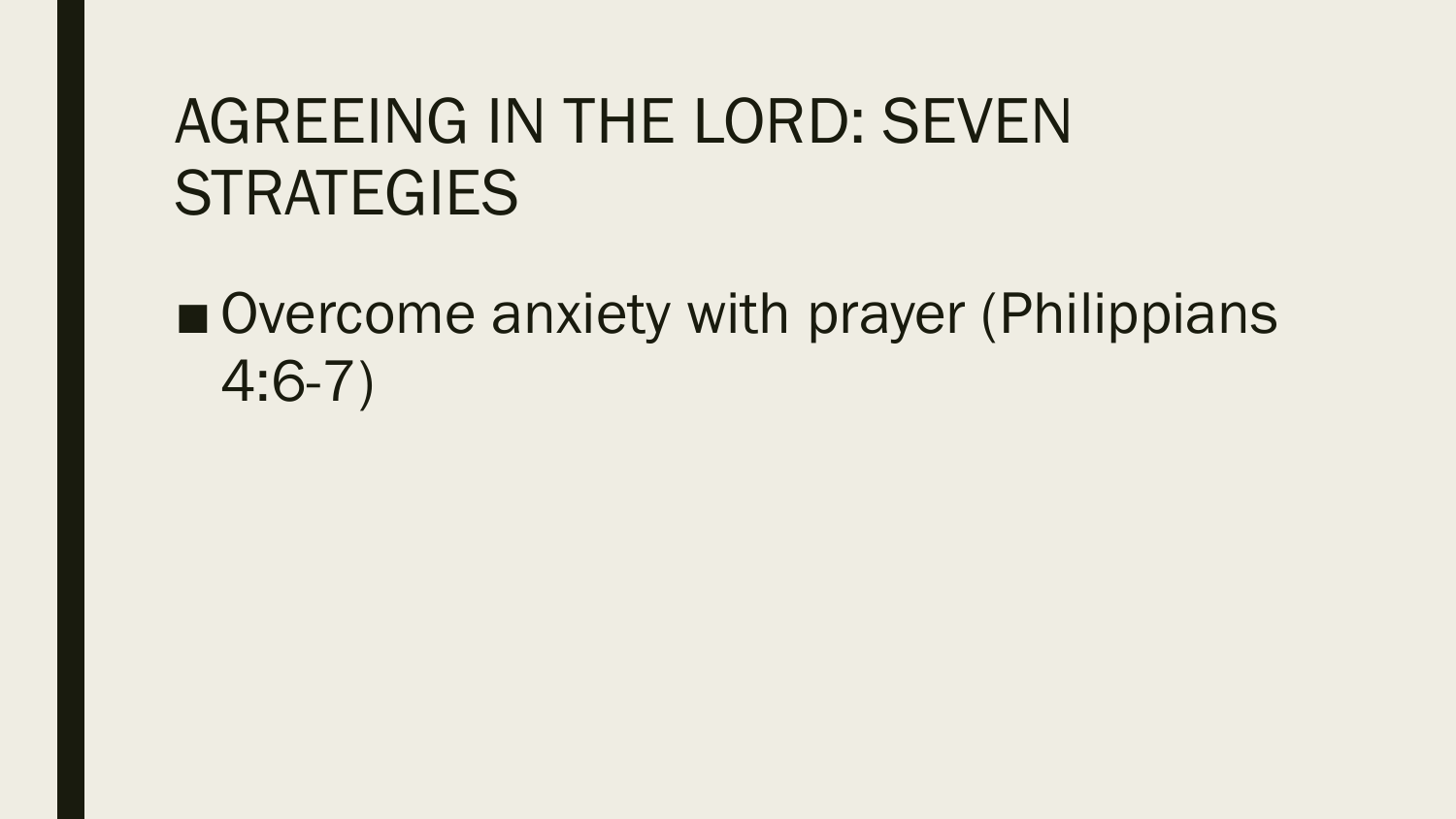■ Focus on what is positive and right (Philippians 4:8)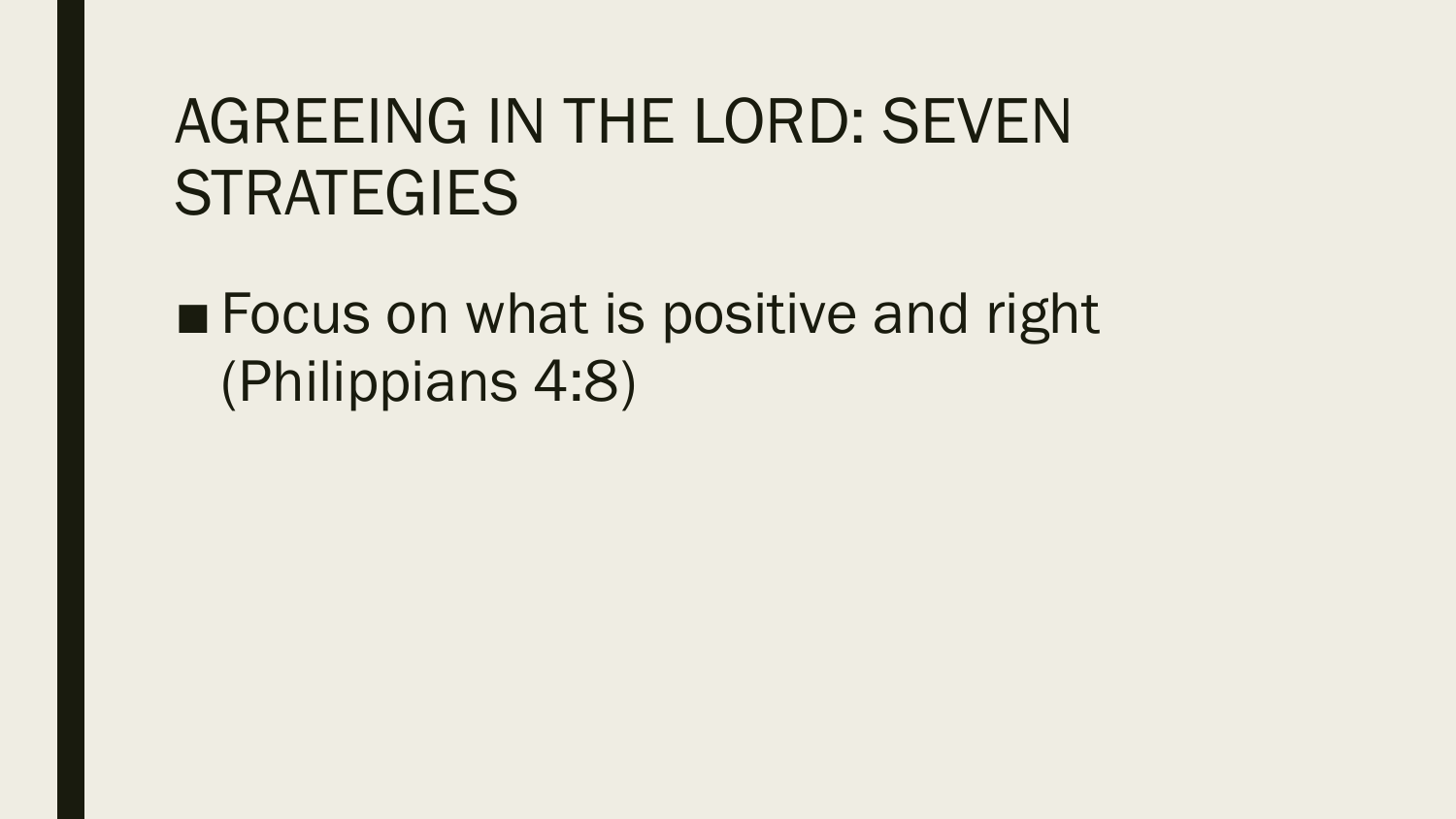■ Put the Word of God and the example of faithful Christians into practice (Philippians 2:1-11; 4:9)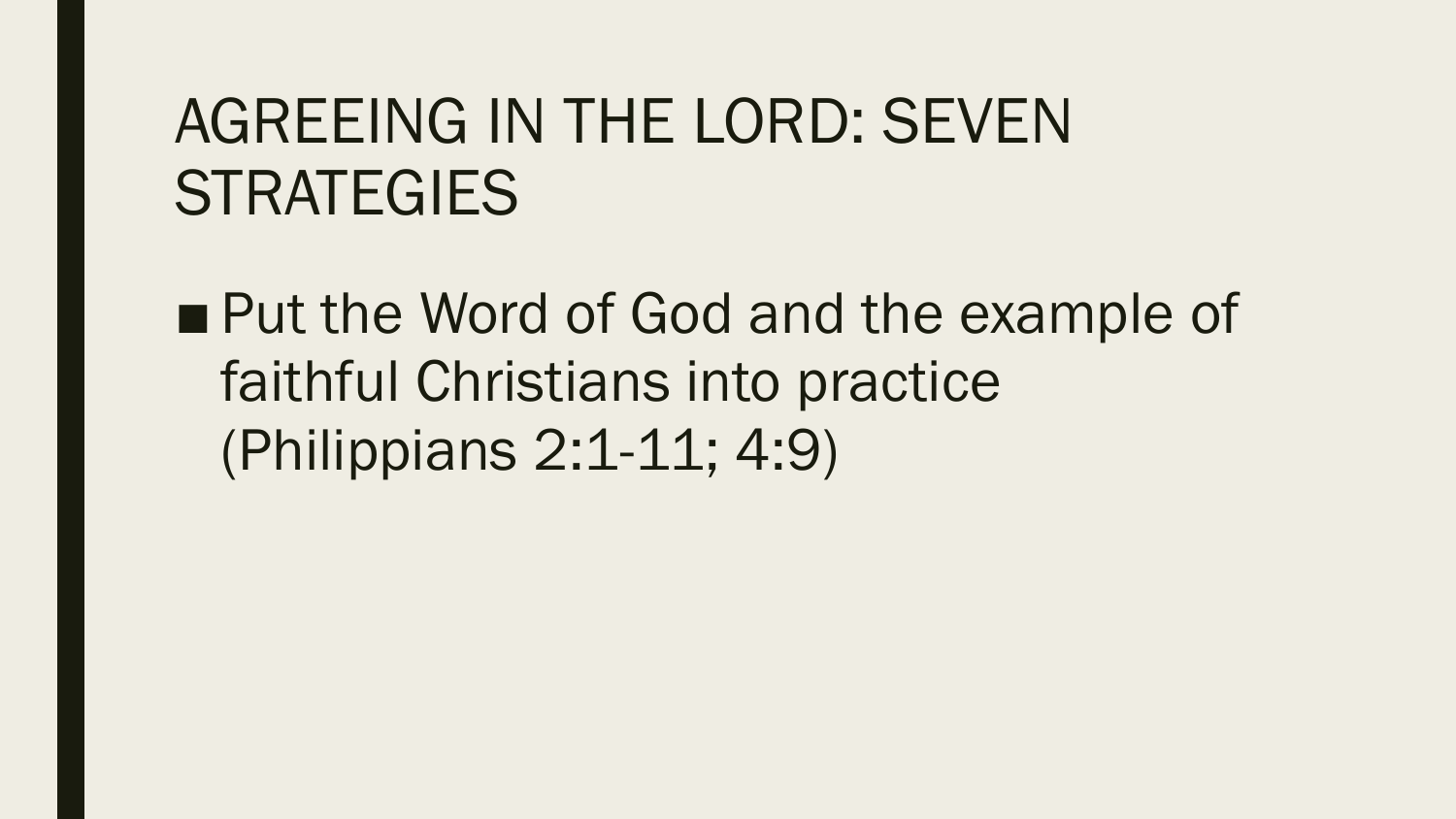- Speak directly to those at the heart of the Problem (Philippian 4:2).
- Enlist others to help arguers reconcile (Philippians 4:3)
- Cultivate an atmosphere of joy (Philippians 4:4)
- Let your gentleness (or reasonableness) be evident to all (Philippians 4:5)
- Overcome anxiety with prayer (Philippians 4:6-7)
- Focus on what is positive and right (Philippians 4:8)
- Put the Word of God and the example of faithful Christians into practice (Philippians 2:1-11; 4:9)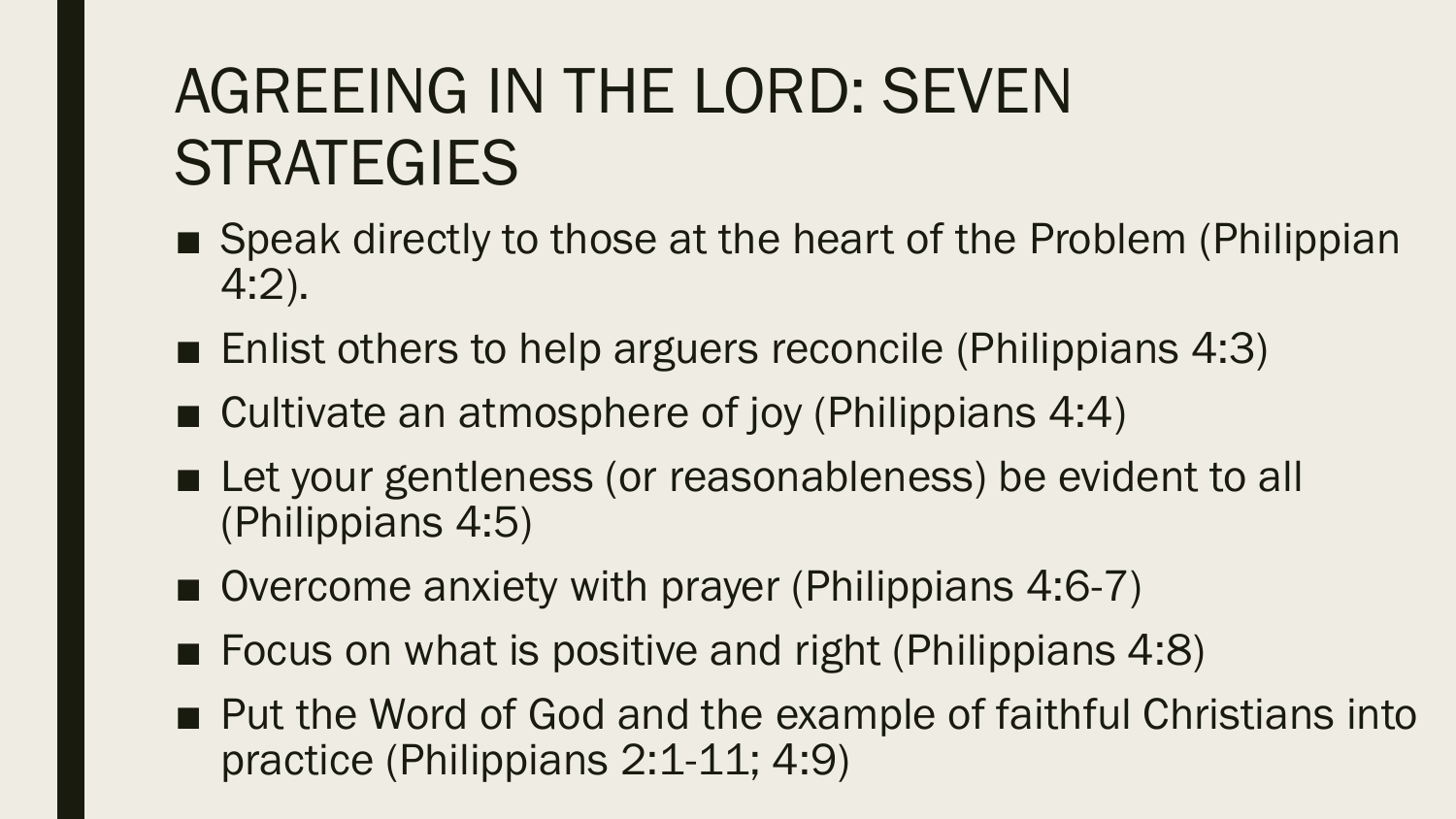## AGREEING IN THE LORD: BUILDING ON A FOUNDATION OF LOVE ■Love God (Mark 12:29: Deuteronomy 6:4-8)

- ■Love one another (Mark 12:30; Leviticus 16:8-18)
- ■The incarnation of love in Jesus (Philippians 2:1-11)